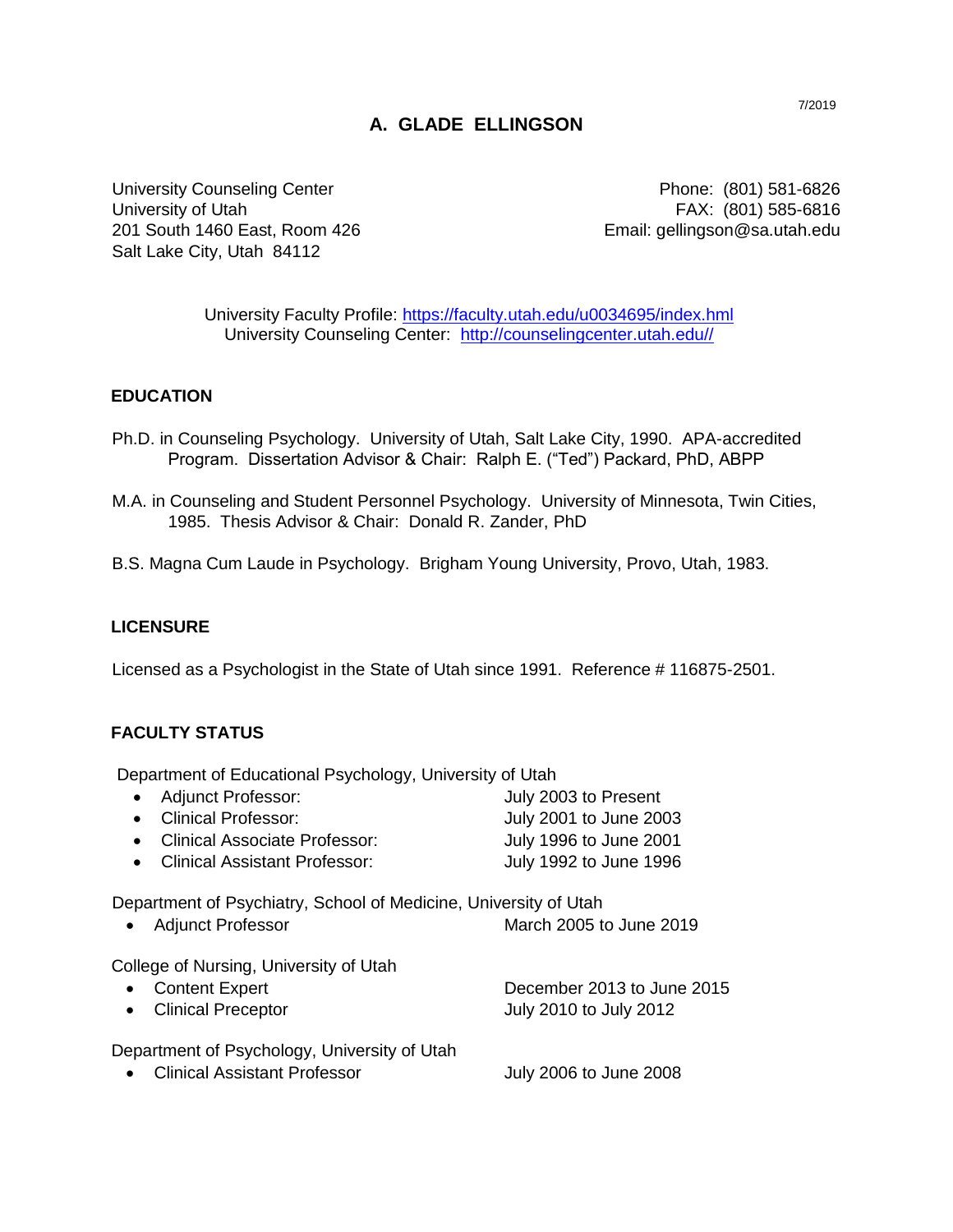#### **TEACHING**

#### **Courses Taught**

- Ethics and Standards in Psychology, ED PS 7220.
	- Department of Educational Psychology, University of Utah. Required course taught annually to doctoral students in Counseling Psychology and Clinical Psychology, Fall 2007 to Fall 2017.
- Cognitive Assessment of Adults, ED PS 7131. Department of Educational Psychology, University of Utah. Taught once or twice annually, from 1995 to 2000. Class combined Fall 2000 with PSYCH 6611: Principles and Techniques of Assessment I; Structured Interviewing & IQ Tests.
- Seminar in Counseling Psychology: Qualitative Research, ED PS 786. Department of Educational Psychology, University of Utah. Spring 1993.
- Career and Life Planning, ED PS 261. Department of Educational Psychology, University of Utah. Fall 1987; Winter 1988; Fall, Winter & Spring 1989 to 1994.
- Interpersonal Relations, ED PS 262. Department of Educational Psychology, University of Utah. Spring 1988.

### **PRESENTATIONS**

### **Presentations and Workshops, National**

- Ellingson, A.G. (2014, May). *What interns should know about standards, licensing and credentialing: Lessons learned from implementation of an intern training seminar.* Poster presentation at the biennial conference of the Association of Psychology Postdoctoral and Internship Centers (APPIC), Austin, Texas.
- Ellingson, A.G. (2013, September). *Implications of the internship crisis: What do our ethical principles tell us?* Presentation at the Annual Conference of the Association of Counseling Center Training Agencies (ACCTA), New Orleans, Louisiana.
- Ellingson, A.G. (2013, June). *You did what? The ethics of boundary issues and multiple relationships in treatment.* Presentation at the University of Utah School on Alcoholism and Other Drug Dependencies. Salt Lake City, Utah.
- Ellingson, A.G. (2011, September). *Ethics, multicultural competence, and social justice: Intersections and implications.* Presentation at the Annual Conference of the Association of Counseling Center Training Agencies (ACCTA), Lake Geneva, Wisconsin.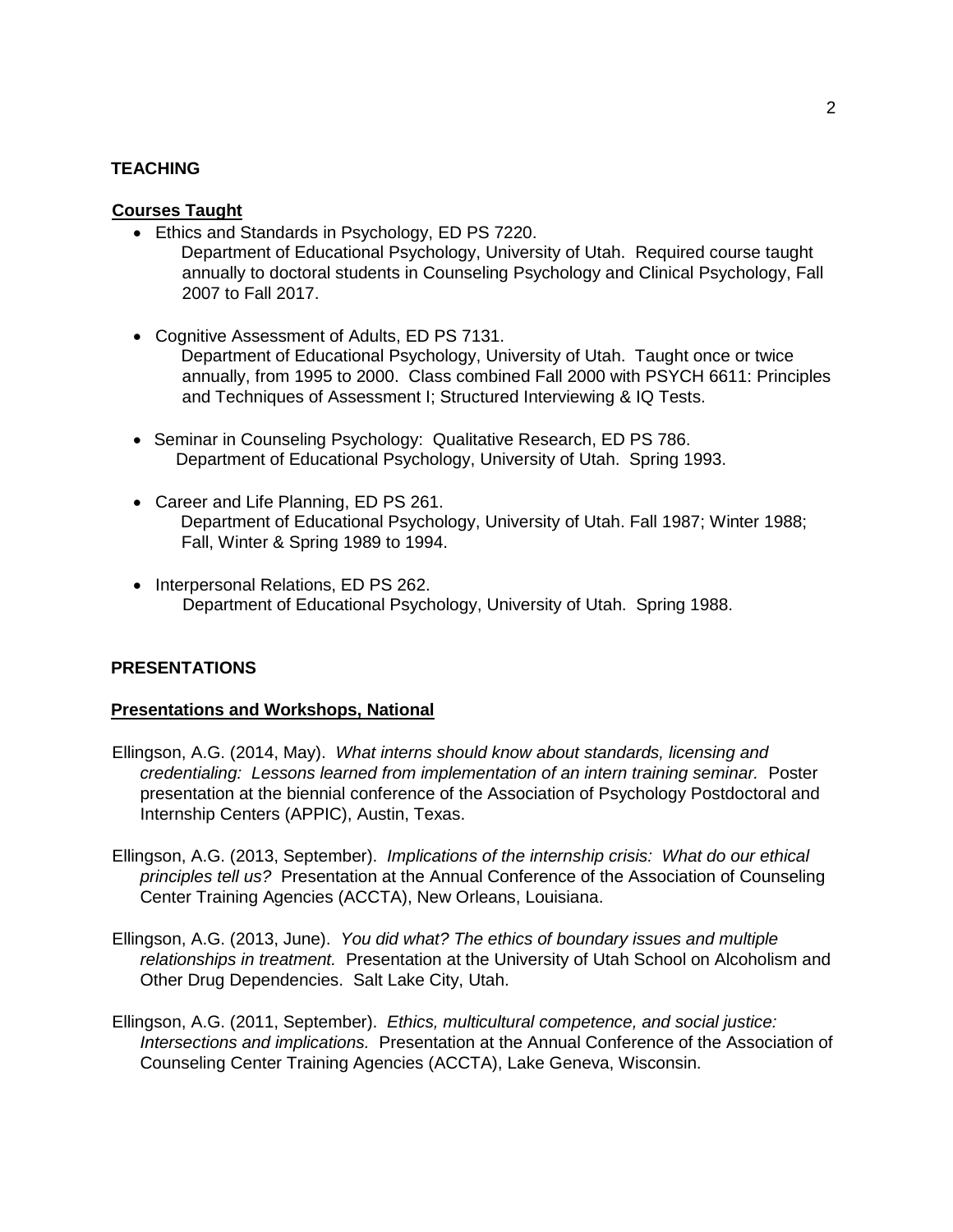- Ellingson, A.G. (2010, October). *What interns should know about licensing and credentialing: Description of a six-week intern training seminar.* Presentation at the Annual Conference of the Association of Counseling Center Training Agencies (ACCTA), Portland, Oregon.
- Cruz, C., Ellingson, A.G., Gilbert, B. Lese-Fowler, K., & Zimmerman, M. (2010, October). *Contemporary trends in counseling center internship training.* Invited Plenary Session Panel Presentation at the Annual Conference of the Association of Counseling Center Training Agencies (ACCTA), Portland, Oregon.
- Ellingson, A.G. & Packard, R.E. (2010, May). *Got ethics? A practical guide to ethical decision making.* Invited workshop presented at the Annual Conference of the Association for the Coordination of Counseling Center Clinical Services (ACCCCS), Snowbird, Utah.
- Ellingson, A.G. & Nichols, C. (2009, October). *Sequence of training revisions to state psychology licensing laws: Training implications from two states that made the change.* Presentation at the Annual Conference of the Association of Counseling Center Training Agencies (ACCTA), Austin, Texas.

#### **Presentations & Workshops, Regional or Local**

- Bleyl, E., Ellingson, A.G. & Otis, G. (2018, October*). Ethics FAQs from the philosophic to the practical.* Panel Presentation, Critical Issues Facing Children and Adolescents Conference, Salt Lake City, UT.
- Ellingson, A.G. (2016, February). *Boundary issues and multiple relationships in clinical practice.* Invited presentation for Brigham Young University's Counseling and Psychological Services, Provo, Utah.
- Ellingson, A.G. (2015, July). Informed Consent, Confidentiality and its Exceptions: An Overview for Utah Psychologists. Invited Webinar for the Utah Psychological Association. Salt Lake City, Utah. <https://www.youtube.com/watch?v=9j1X5xHxCcE>
- Ellingson, A.G. (2014, June). *A Practical Guide to Ethical Decision-making, Informed Consent and Confidentiality.* Invited workshop for McKay-Dee Behavioral Health Services, Ogden, Utah.
- Ellingson, A.G. (2013, February*). Professional ethics: Beyond multicultural competence and toward social justice.* Invited presentation for the Utah Psychological Association's Multicultural Competence Conference, Salt Lake City, Utah.
- Ellingson, A.G. (2012, March). *Boundary issues and multiple relationships.* Invited presentation at Bloomquist Hale Consulting, Salt Lake City, Utah.
- Ellingson, A.G. (2011, March). *Ethical decision-making: Foundations & a model.* Presentation at the Dept. of Psychiatry, School of Medicine, University of Utah, Salt Lake City, Utah.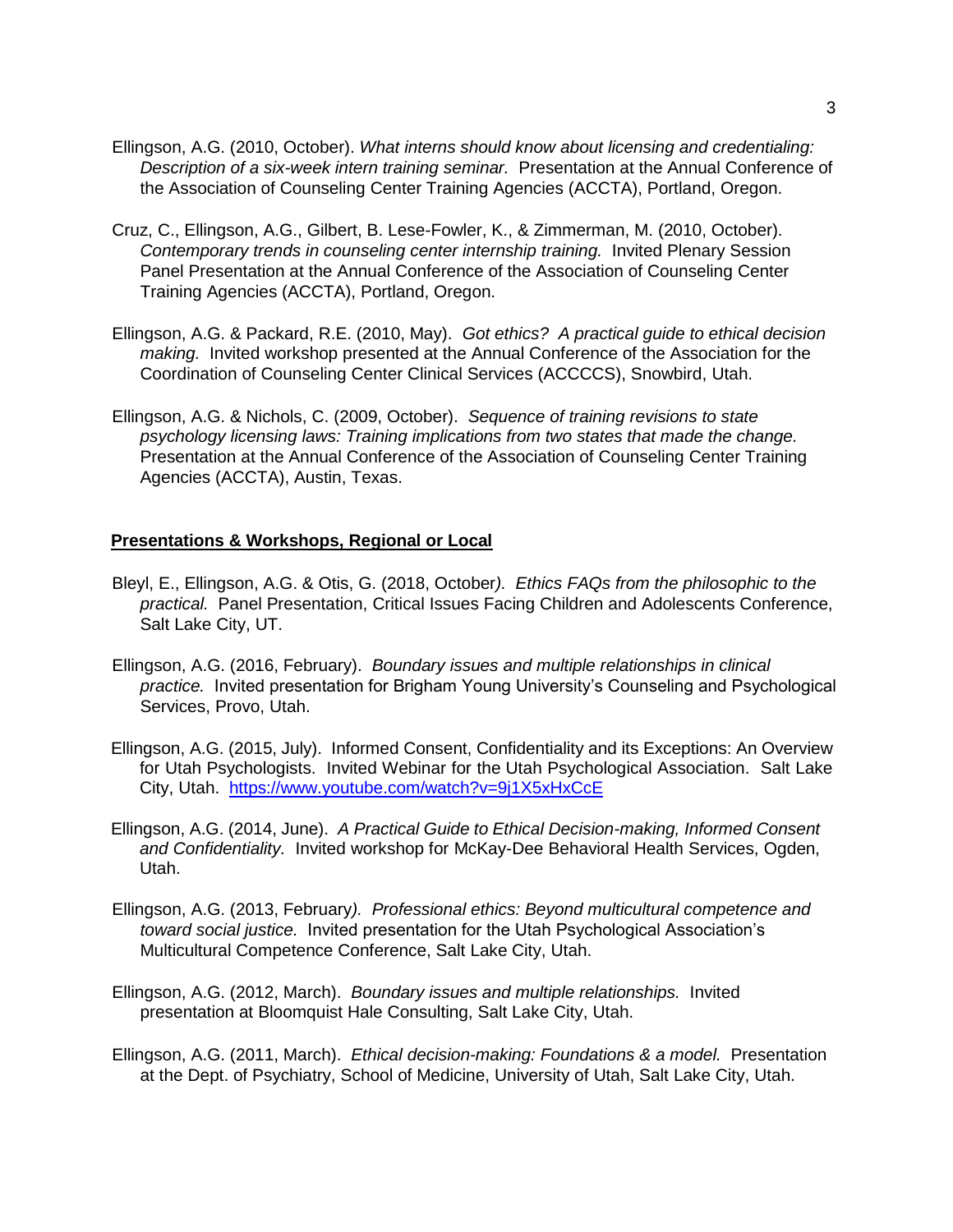- Ellingson, A.G. (2010, September). *Ethics workshop: Confidentiality, competence, & personalprofessional distinctions.* Invited workshop for the Utah Neuropsychiatric Institute, Salt Lake City, Utah.
- Ellingson, A.G. (2010, June). *Ethics workshop: Boundary issues, multiple relationships, and supervision.* Invited half-day workshop for the Utah Neuropsychiatric Institute, Salt Lake City, Utah.
- King, K., Ellingson, A.G., & Talboys, M.M. (2002, April). *Families in flux: Developmental changes.* Panel Presentation at the Annual Generations Conference: Behavioral Mental Health Treatment for our Complex Adult Society, Salt Lake City, Utah.
- Ellingson, A.G. (1995, November). *The Uses of assessment in university and college counseling centers.* Presentation at the Utah Conference of College Counseling Centers, Park City, Utah.
- Ellingson, A.G. (1991, October). *Career development courses and workshops: Vocational psychology applications at a university counseling center.* Presentation at the Utah Conference of College Counseling Centers, Park City, Utah.
- Ellingson, A.G. (1990, October). *Early premature termination from therapy: A qualitative study of attrition from a university counseling center.* Paper presented at the Utah Conference of College Counseling Centers, Snowbird, Utah.
- Ellingson, A.G. (1988, October). *Crisis intervention: Issues and strategies.* Presentation at the Utah Conference of College Counseling Centers, Snowbird, Utah.

## **RESEARCH**

Consultant/Dissertation Committee Member

- Frequently consult with colleagues and doctoral students about conducting research, especially regarding qualitative studies.
- Have served on several doctoral dissertation committees.

### **Dissertation**

Counseling Psychology, University of Utah, 1990. Chair: Ted Packard, PhD, ABPP

- "Early Premature Termination from a University Counseling Center: A Qualitative Study." Employed naturalistic and Grounded Theory research methodologies.
- Completed dissertation premature termination, i.e., clients who initiate psychotherapy and plan to return, only to discontinue after the first or second session.

Master's Thesis

Counseling and Student Personnel Psychology, University of Minnesota, 1985. Chair: Donald R. Zander, PhD

• "The Relationship between CSPP Master's Students' Research Attitudes and Measures of Critical Thinking, Conceptual Complexity, and Academic Ability."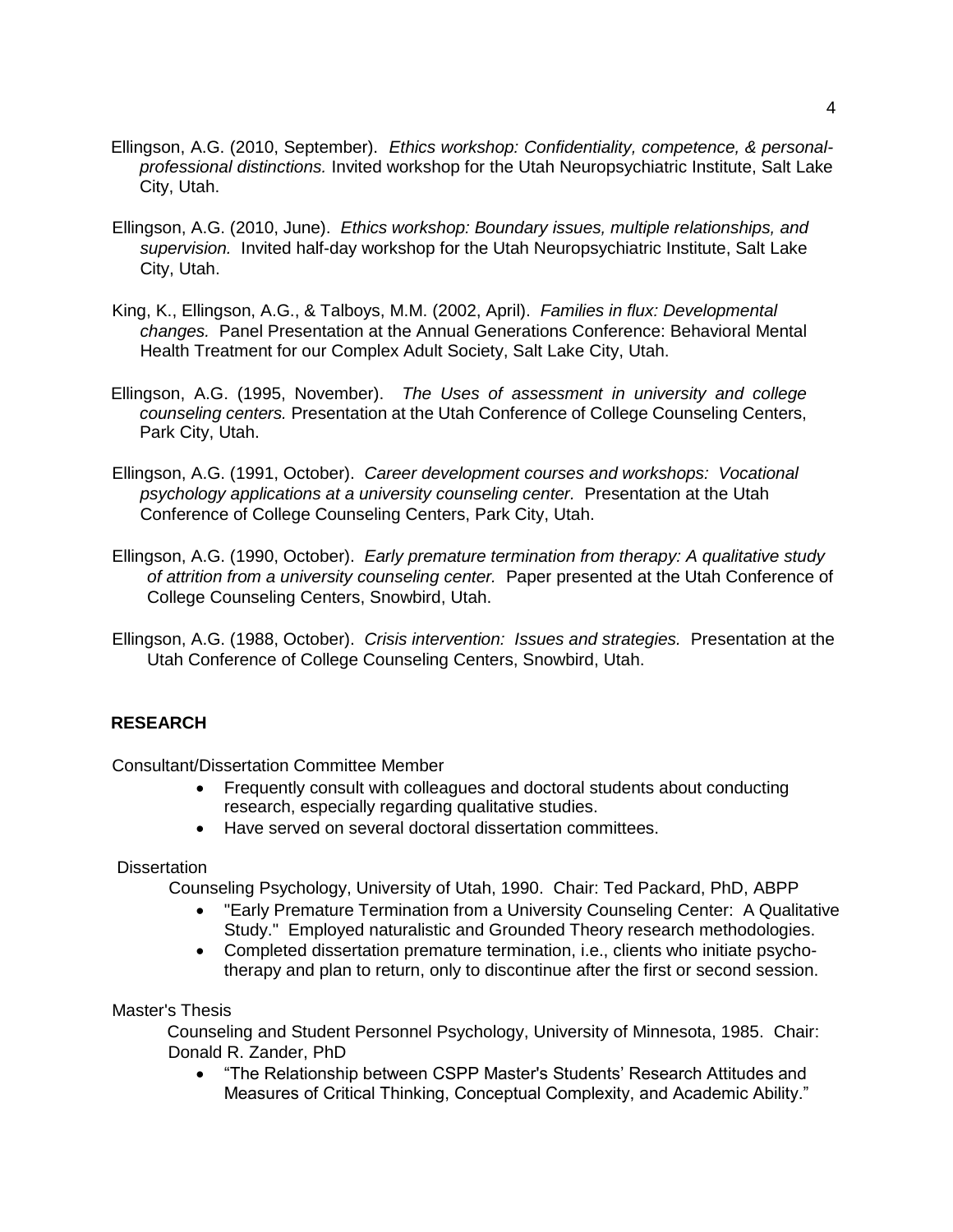Research Project

Psychology Department, Brigham Young University, 1982-1983.

 Participated on Dr. Michael Lambert's research team; collected and analyzed comparative depression measures data for meta-analytic studies.

## **PROFESSIONAL SERVICE**

Utah Department of Commerce, Division of Occupational and Professional Licensing (DOPL): Member, Psychologist Licensing Board. July 2018 to July 2022.

- Serve as a Member of the six-person Board that oversees licensing, credentialing, and disciplinary issues for the professions of Psychology and Applied Behavior Analysis.
- Meet quarterly to conduct Board business; other tasks and duties related to the regulation of Psychology and Applied Behavior Analysis as assigned.

PSI Test Development & Utah Department of Commerce, DOPL:

Subject Matter Expert, Utah Psychology Law Exam. Summer 2019.

- Served as a Subject Matter Expert for the 2019 revision of the Utah Psychology Law Exam.
- Reviewed and updated exam content to reflect current statutes.
- Evaluated item performance and revised and updated items accordingly.

Association of Psychology Postdoctoral and Internship Centers (APPIC): Associate Editor for Counseling Centers, *APPIC e-Newsletter.* March 2011 to February 2016.

> Wrote a bi-annual column for a national newsletter concerning issues affecting the training of psychology interns in university and college counseling centers.

Association of Counseling Center Training Agencies (ACCTA): Board of Directors. November 2010 to November 2012; November 2013 to November 2015.

- Elected by the general membership to the Board of Directors, which conducts Association business and establishes Association policy and procedures.
- Specific duties included:
	- $\triangleright$  Board Liaison for the Standing Committee on Bylaws;
	- Chair of the 2014 and 2015 Conference Program Committee;
	- Co-chair of the 2011 & 2012 New Member Program Committee;
	- Co-chair of the 2011 & 2012 Conference Connectors Program.

Association of Counseling Center Training Agencies (ACCTA): Chair, Standing Committee on Bylaws: November 2010 to November 2012; November 2013 to November 2015. Member: October 2009 to October 2015.

- Served as Member and then Chair of the Standing Committee on Bylaws, which is responsible for maintaining the Bylaws and Policies & Procedures of the organization.
- Consulted regarding questions of policy and procedure, developed and amended bylaws, brought proposed changes to the Board for discussion, and brought proposed changes to Membership for discussion and voting.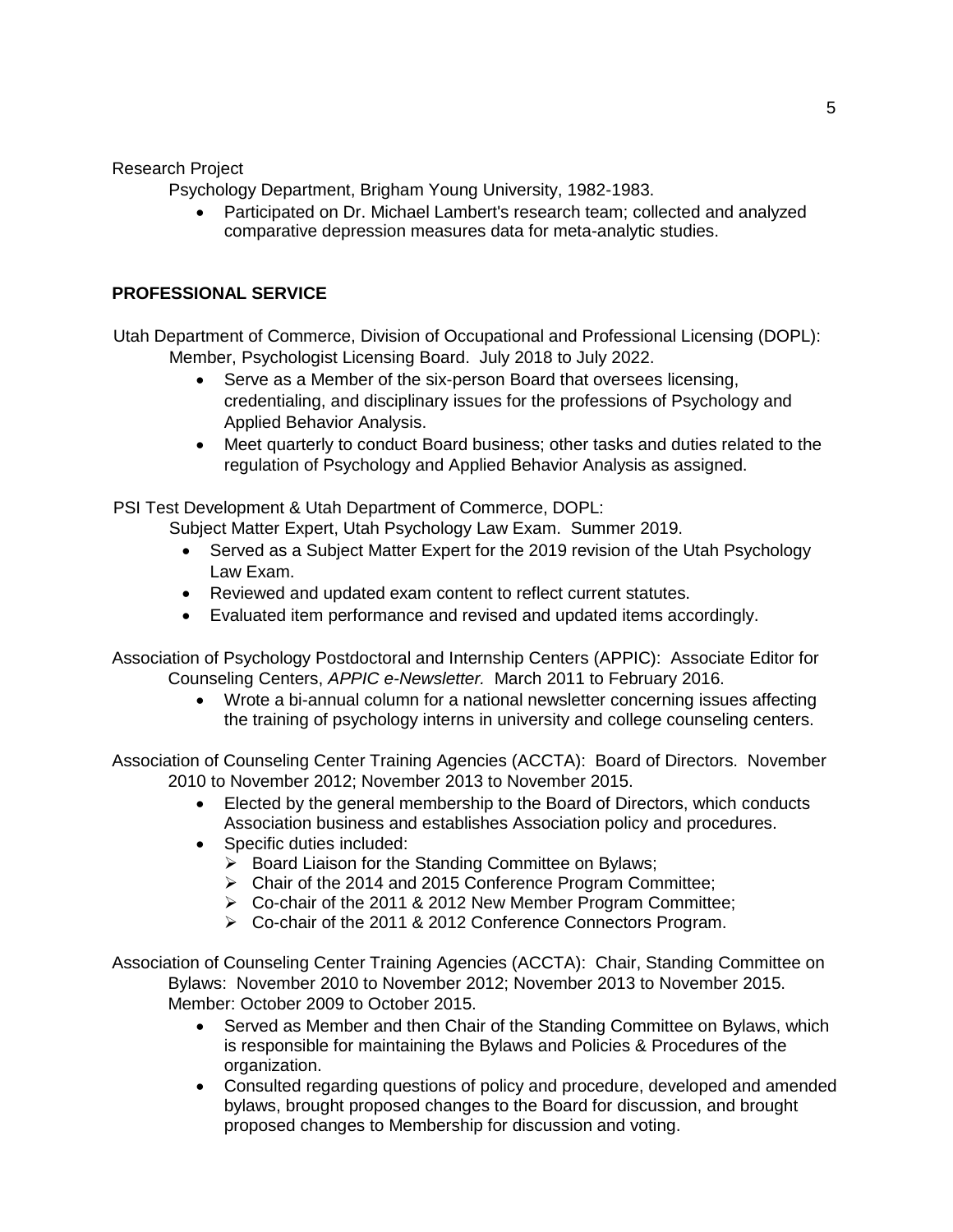American Psychological Association (APA). Trained and Approved Accreditation Site Visitor. September 2013 to January 2018.

- Completed training from APA's Commission on Accreditation (CoA) regarding accreditation standards for psychology internship training programs.
- Conducted internship accreditation site visits on a pro bono basis.

International Association of Counseling Services (IACS). Trained and Approved Accreditation Site Visitor. March 1999 to May 2009.

- Received training from IACS, the primary accrediting body for college and university counseling centers as a whole.
- Reviewed agency self-studies and conducted on-site accreditation visits.
- Produced site visit reports and made recommendations to the IACS Board regarding accreditation status. Department of Human Resources, University of Utah. Discrimination and Employee Grievance Committee. September 2005 to September 2008.
- Received training in University Policies & Procedures related to employment.
- Empaneled periodically on Grievance Committees for the Office of Equal Opportunity and/or for Employee Relations.

#### **PROFESSIONAL EXPERIENCE**

#### **Administration**

Associate Director and Director of Training

University Counseling Center (UCC), University of Utah. July 2009 to May 2017.

- Assisted the Director in administering and managing a large, multidisciplinary, comprehensive, outpatient university counseling center with a budget of more than \$1.5 million and with more than 40 employees.
- Was ultimately responsible for overseeing all aspects of training in the agency, including maintaining training programs in the following areas:
	- APA-accredited Psychology Internship;
	- ▶ Psychiatry Residency Rotation;
	- > Master of Social Work Internship;
	- ▶ Counseling Psychology Core Practicum;
	- Clinical Psychology Assessment Practicum;
	- ▶ Clinical Psychology Psychotherapy Practicum; and
	- $\triangleright$  Advanced Field Practica.
- Chaired the UCC Training Committee, which includes the Coordinator of Social Work Training, the Coordinator of Practicum Training, and Trainee Representatives.
- Maintained direct administrative responsibility for the Psychology Internship and Psychiatry Residency.
- Maintained APA accreditation for the Psychology Internship.
- Maintained relationships and membership status with other professional organizations (e.g., Association of Psychology Postdoctoral & Internship Centers and Association of Counseling Center Training Agencies).
- Developed and maintain relationships with campus and community training partners across various mental health disciplines.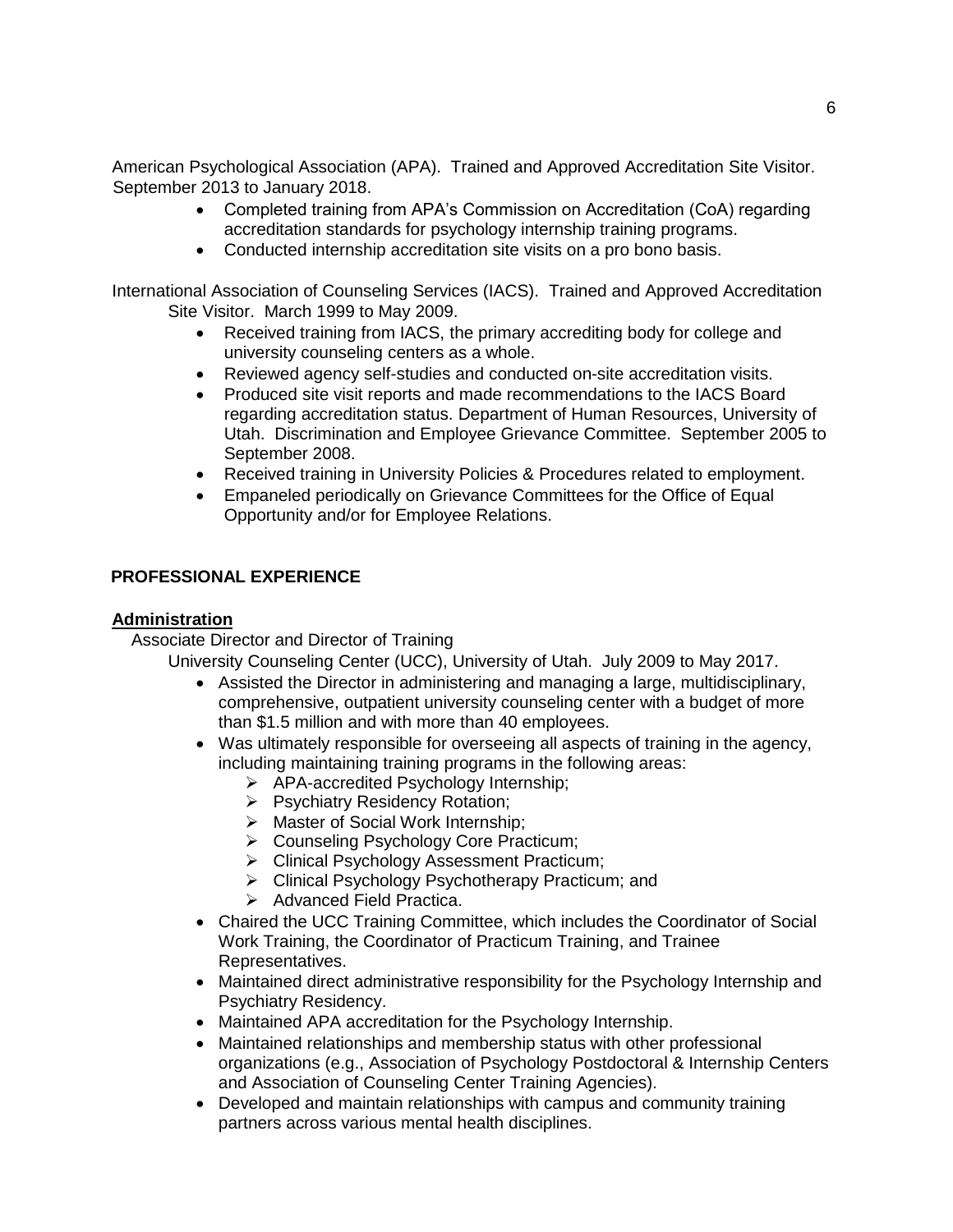Completed successful APA re-accreditation process in 2012-2013, including Selfstudy and Site Visit. APA's Commission on Accreditation (CoA) granted UCC's Psychology Internship a full 7-year period of accreditation.

### Executive Committee

University Counseling Center, University of Utah. July 2009 to May 2017.

- Sat on the 3-person UCC Executive Committee, along with the Director and Associate Director/Director of Clinical Services.
- Assisted with agency personnel matters, budgeting, coordination, planning, and scheduling.
- Represented and integrate training and training-related issues in the agency.
- Provided administrative coverage in the absence of the Director.

## Coordinating Committee/Same Page Committee

University Counseling Center, University of Utah. May 2003 to May 2017.

- Sat on the five-person coordinating committee for the University Counseling Center.
- Implemented agency planning and evaluation in the areas of service delivery, training, teaching, programming, and outreach.
- Provided administrative support to the Director and other committee members.
- Completed special projects and duties as assigned.

### Assistant Training Director

University Counseling Center, University of Utah. September 1999 to June 2009.

- Assisted the agency Training Director in all aspects of training administration for seven groups of trainees in the Center, including an APA-accredited Psychology Internship.
- Was involved in the selection, orientation, training, scheduling, and evaluation of agency trainees.
- Maintained primary responsibility for the administration of Psychiatry Residents, Social Work Interns, and Clinical Psychology Practicum Trainees.
- Sat on the Residents' Training Committee in the School of Medicine's Department of Psychiatry; represented UCC and outpatient psychiatry interests on that committee.

### Clinical Team Leader

University Counseling Center, University of Utah. September 1995 to August 1997, Summer 2004, Spring & Summer 2008, Summer 2015.

- Led multi-disciplinary treatment teams of 6-8 members at the Counseling Center.
- Coordinated the schedules of team members to meet clinical demands on the Team Day.
- Provided primary crisis counseling care and walk-in coverage.
- Conducted weekly team staffing and disposition meetings; determined needed level of care and arranged for appropriate referrals.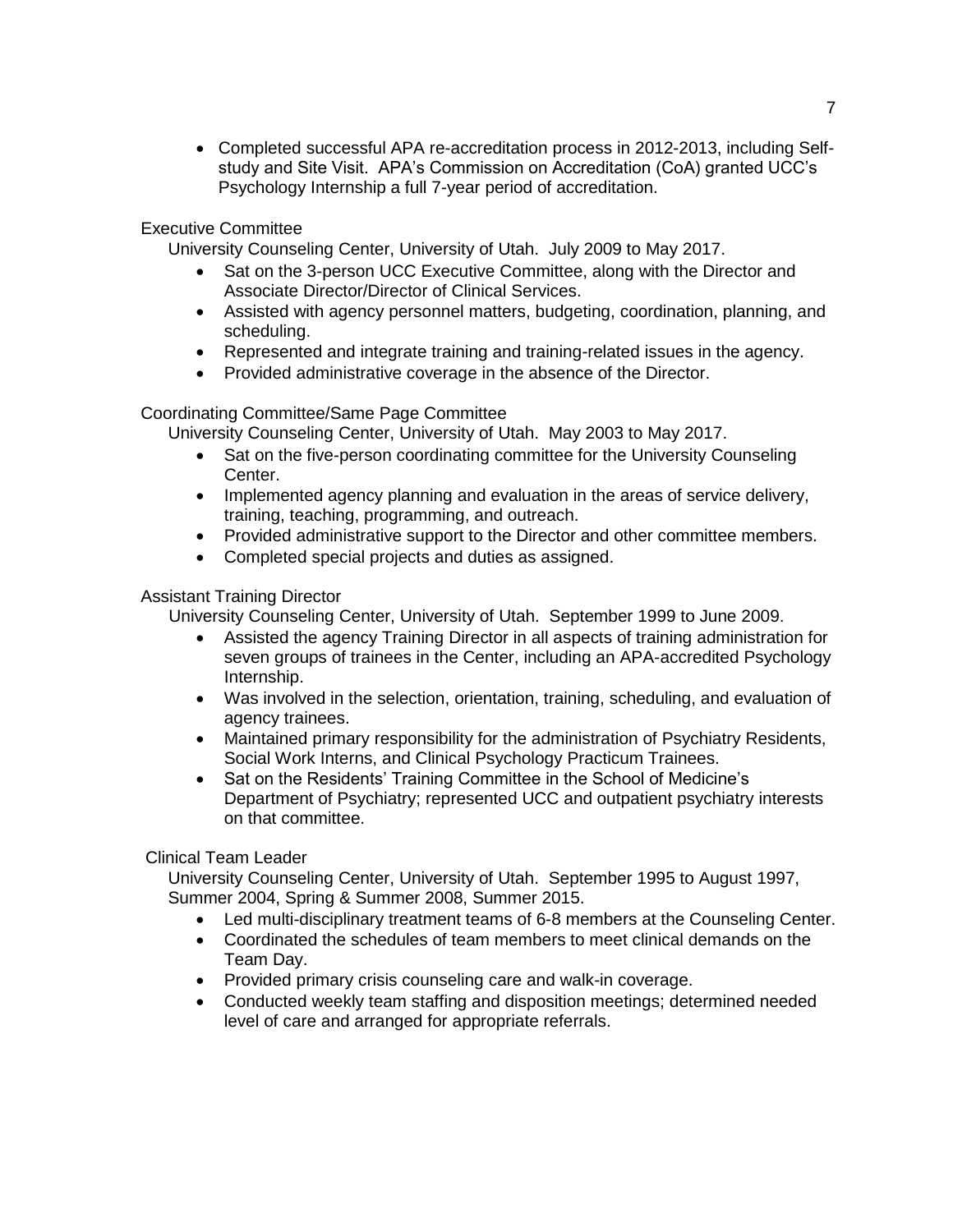### Learning Disability Coordinator

University Counseling Center, University of Utah. September 1989 to May 2003.

- Responsible for learning disability (LD) assessment training of doctoral Psychology Interns and Postdoctoral Fellows.
- Provided supervision of LD assessments. Critiqued, evaluated, and co-signed Interns' LD diagnostic assessment reports.
- Coordinated and conducted bi-weekly Learning Disability Consultation Seminar.
- Interfaced with Office of Disability Services regarding referrals, disability documentation processes, and academic accommodations.

#### Personal Growth Coordinator

University Counseling Center, University of Utah. February 1994 to September 1994. August 1996 to July 1997.

- Administered the ED PS 262 series of courses, including Communication Skills, The Art of Wellness, Interpersonal Relationships, Gender Roles, and Behavioral Self-Control.
- Oversaw the Center's Personal Growth Workshops, including Stress Management, Assertion Training, and Test Anxiety.
- Provided individual supervision for the Center's Personal Growth Teaching Assistant.

#### Career Coordinator

University Counseling Center, University of Utah. June 1991 to March 1994.

- Administered ED PS 261, Career and Life Planning courses. Offered 6 to 8 sections each quarter, 20 students per section. Assigned instructors, provided syllabus, arranged for testing, compiled evaluations, etc.
- Oversaw the Center's Career Development Workshops, a 7-hour small-group experience offered 5 times per quarter. Scheduled and staffed the workshops, provided materials, compiled evaluations, etc.
- Provided career psychology training and supervision to course instructors, workshop leaders, and individual career counselors. Held a weekly Career Consult session for agency interns and staff. Provided training for doctoral practicum students.

### **Psychotherapy and Counseling**

#### Psychologist

University Counseling Center, University of Utah. September 1989 to present.

- Provide individual psychotherapy to University undergraduate and graduate students; University staff and faculty were also seen, in smaller numbers, until July 2016.
- Provide initial intake assessment appointments.
- Provide career testing and counseling.
- Provide walk-in emergency or urgent care assessment and coverage.
- Co-facilitated one or more interpersonal process-oriented weekly psychotherapy groups for several years.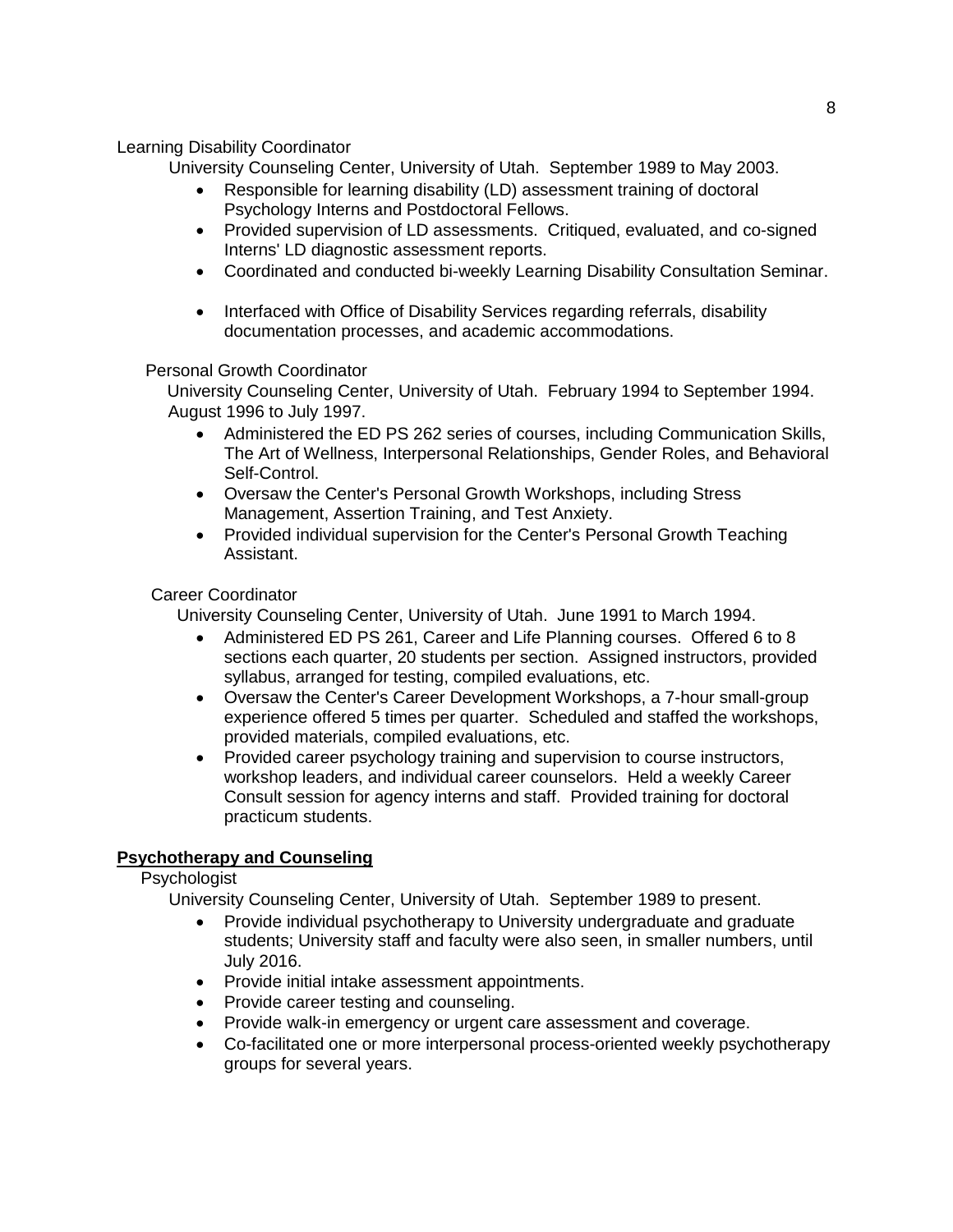### Counseling Psychologist, Contractor

Veteran's Administration Regional Office, Vocational Rehabilitation. Salt Lake City, Utah. June 1992 to September 2008.

- Provided career assessment and vocational rehabilitation counseling to disabled veterans on a part-time, contract basis.
- Assigned and interpreted interest, abilities, and personality testing.
- Assisted veterans in integration of testing and personal information producing a vocational/educational plan of action.
- Wrote formal reports incorporating interview and test data and justifying the proposed educational plan.

## Psychology Intern

University Counseling Center, University of Utah (APA-accredited Internship). September 1987 to August 1989.

- Provided individual psychotherapy based on a 12-session model.
- Provided career testing and counseling.
- Provided walk-in emergency coverage.
- Offered couple therapy as a co-therapist and sole therapist.
- Co-facilitated an interpersonal process-oriented weekly psychotherapy group.
- Served as liaison between the Counseling Center and Resident Student Housing, providing consultation and training to Residence Hall Directors and Resident Assistants.

### Crisis Intervention Specialist

Salt Lake Valley Mental Health, Adult Residential Treatment Unit (ARTU). May 1986 to February 1989.

- Provided in-person and telephone crisis assessment and intervention for a large community mental health system.
- Assisted with psychiatric hospitalization referral process.
- Organized and led outpatient support and activity groups with a persistently mentally ill population.

### Psychiatric Assistant

University of Minnesota Hospitals and Clinics, Minneapolis. Eating Disorders Unit, October 1983 to March 1984; General Adult Psychiatry Unit, March 1984 to June 1985.

- Worked with eating-disordered and general psychiatric inpatients.
- Conducted intake interviews and developed treatment plans.
- Assisted with behavioral, cognitive-behavioral, psychosocial, and pharmacologic treatments in an inpatient setting.

## **Training and Clinical Supervision**

### Clinical Supervisor

University Counseling Center, University of Utah. March 1992 to present.

 Provide primary individual supervision for Psychology Interns, Postdoctoral Psychology Residents, Counseling Psychology Doctoral Students, and/or Psychiatry Residents (psychotherapy only).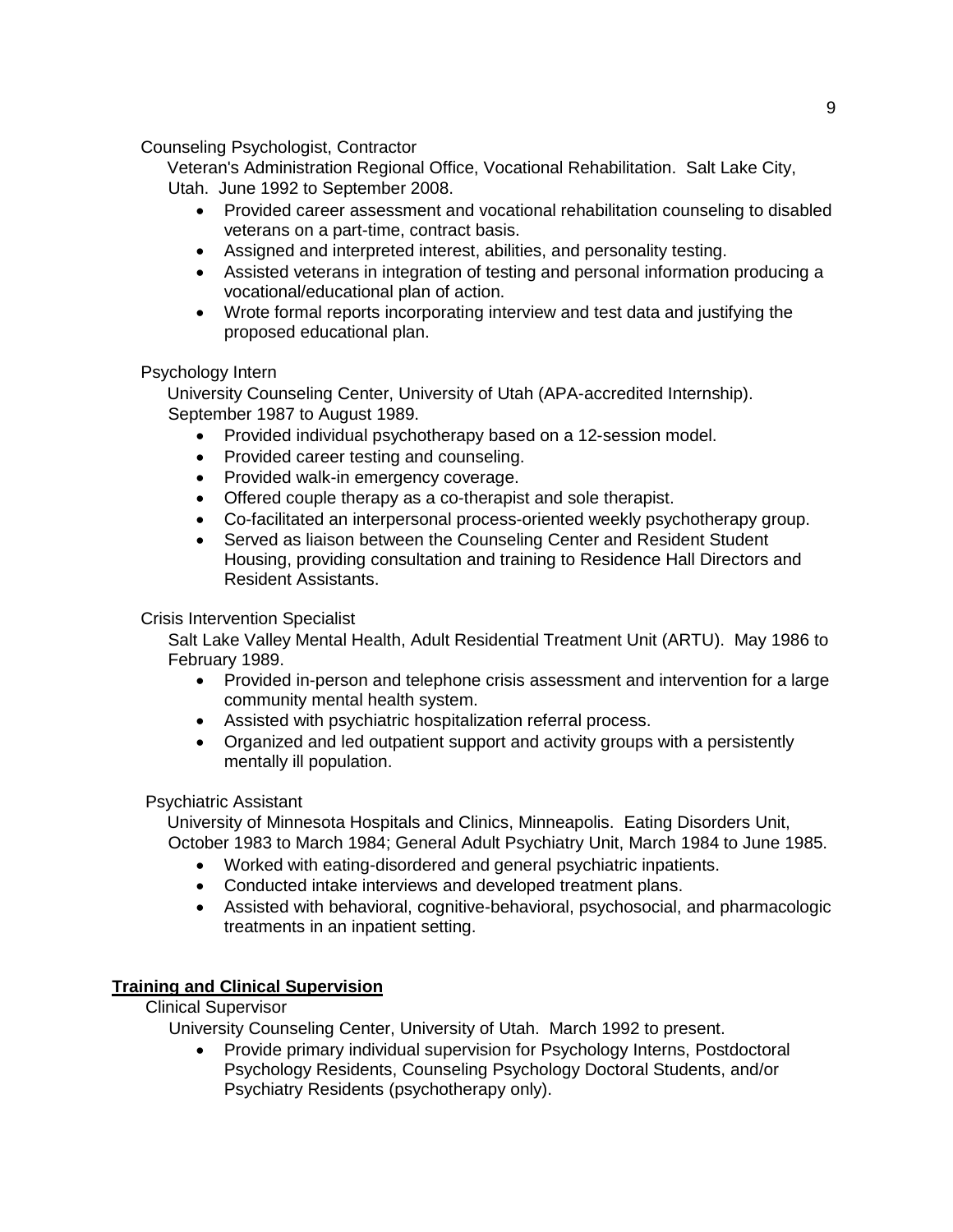- Review video recordings of sessions. Give feedback on therapist development and client care using empirically based treatments and session-to-session outcome measures.
- Review and co-sign notes and clinical reports.
- Establish appropriate trainee goals for clinical service delivery and for professional development. Assist trainees in meeting those goals.
- Evaluate trainees' performance.

Ethics Trainer: UCC Training Seminar; Ethics Section Seminar Leader

University Counseling Center, University of Utah. August 2009 to Present.

- Provide an Ethics training seminar to Psychology and Social Work Interns.
- Present on aspects of applied mental health ethics of the interns' choosing.
- Lead discussions regarding ethics case consultation.

Professional Licensing Trainer: Standards, Licensing & Credentialing Seminar Leader University Counseling Center, University of Utah. Summer 2010 to Present.

- Developed a new 8-week summer seminar covering Standards, Licensing and Credentialing issues for UCC Psychology Interns.
- Present on topics including the regulation of the profession, licensing requirements in various jurisdictions, EPPP preparation, credential banking, and board certification (ABPP) processes.
- Consult with interns individually and in small groups regarding their preparations for licensure.

Supervisor Trainer: Supervision of Supervision Seminar Leader

University Counseling Center, University of Utah. August 1999 to May 2017.

- Provide weekly training to Psychology Interns in their provision of supervision to second year doctoral practicum trainees.
- Lead a case presentation and didactic seminar in the provision of supervision.
- Evaluate supervisors-in-training and provide feedback on their performance.

### Clinical Psychology Training Liaison

University Counseling Center, University of Utah. January 1996 to June 2009.

- Served as the liaison between the University Counseling Center and the Clinical Psychology doctoral program regarding two training practica in the agency.
- Oriented student-clinicians to the agency and provided practical support.

### **Outreach and Consultation**

### Psychologist

University Counseling Center, University of Utah. September 1989 to present.

- Provide outreach presentations as requested on a variety of topics, primarily within the University (e.g., Office of Housing & Residential Education, International Students, Career Services, New Student & Family Programs).
- Provide consultation services to University departments and agencies as requested; serve as UCC Faculty Liaison to several academic departments.